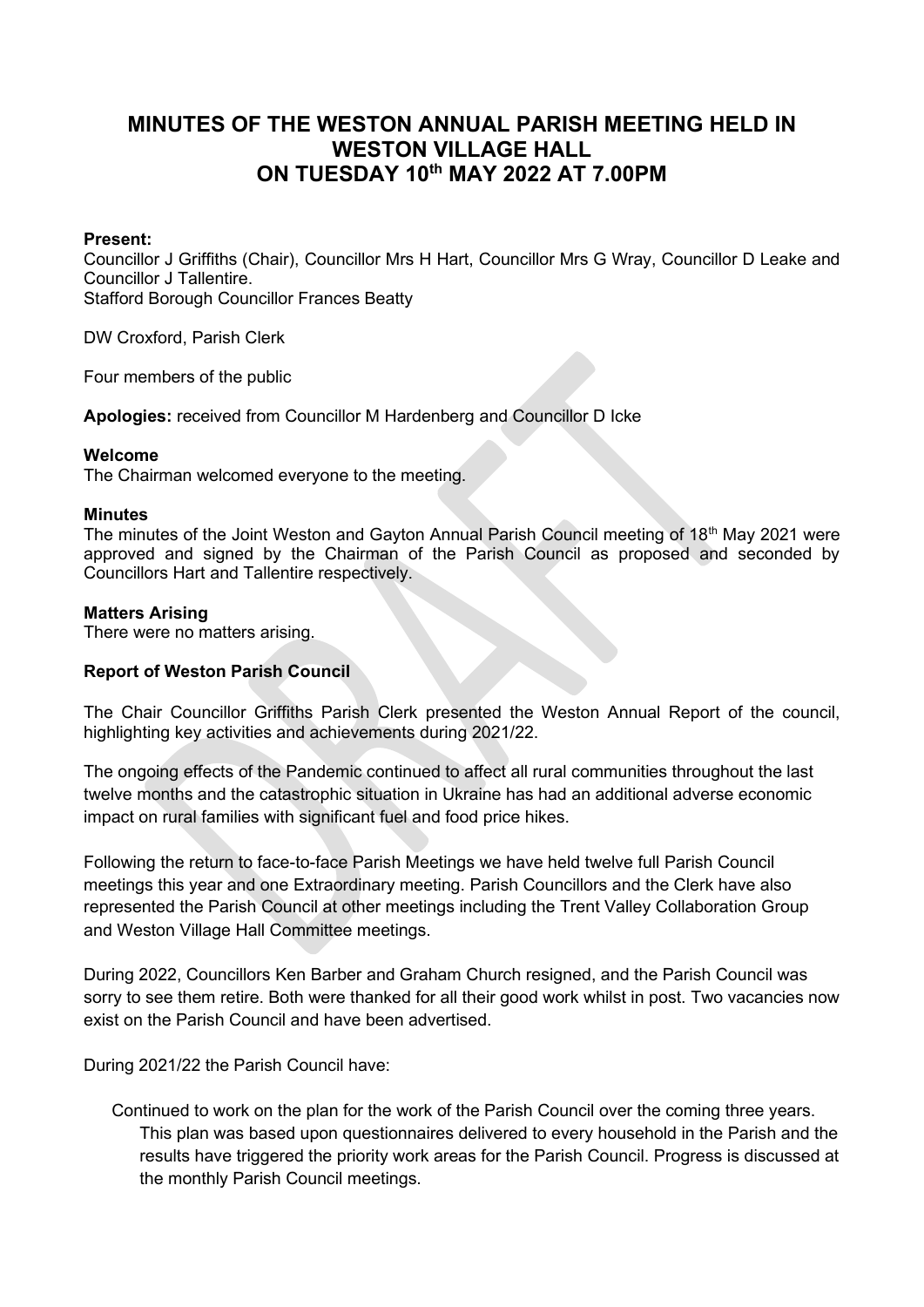Renewed an ongoing substantial Grounds Maintenance contract to provide grounds maintenance for all the grassed public areas and other facilities owned by Weston with Gayton Parish Council. For the forthcoming year, instead of formal contracts administered by the Clerk, grants will be made to the Churches in Weston and Gayton, and Gayton Village Hall for maintenance of their grassed areas.

Repainted several items of the children's play equipment on the on the Village Green.

- The Queens Platinum Jubilee extended Bank holiday will be occasioned with the welcome return of the Annual Village Fete on the Village Green on  $4<sup>th</sup>$  June, followed by the Jubilee celebrations themselves, the following day, also on the Village Green. The Parish Council is supporting all the efforts of the volunteers organising the events of the Queen's Platinum Jubilee party. In March an oak sapling was planted with a Commemorative plaque under the Queen's Green Canopy initiative to formally mark the occasion.
- Worked closely with both the Borough and County Councils on a range of issues from reviewing and commenting on planning applications, the speed of traffic, highway maintenance, pothole repair, footpath maintenance, dog fouling matters and flooding issues. Such dialogue and liaison with key officers at both Councils accounts for a significant proportion of the work of the Parish Council and ensures issues of concern in both Weston and Gayton are addressed as swiftly as possible.
- The Civic Amenity/Refuse and Recycling Wagon will be returning to Weston and Gayton this year and the Parish Council have arranged for two visits to Weston at one at Gayton.
- Supported the Community Speed watch Programme and continued to rotate the Speed Indicator Device between the two locations. Data continues to be collected regularly by the Clerk.
- With local works beginning apace it is becoming clearer that the impact of HS2 construction traffic around Weston will be significant for an extended period. The Parish Council are monitoring the position closely. The Parish Council are planning to apply for a grant from HS2 Phase 2a Community Funding to improve areas around the village.

# **Looking forward to 2022-23**

The Parish Council agreed the annual budget in January 2022 and the annual precept for Weston will be remain virtually the same for this year.

We will continue to monitor the roads, footpaths, rights of way and gullies in the area to ensure all remain functional and that the risk of flooding is minimised.

We will continue to maintain the pleasant environment of the Village public areas and painting of the children's play area is to begin shortly.

As indicated above we will also face additional challenges to our highways network once the construction phase of HS2 is underway.